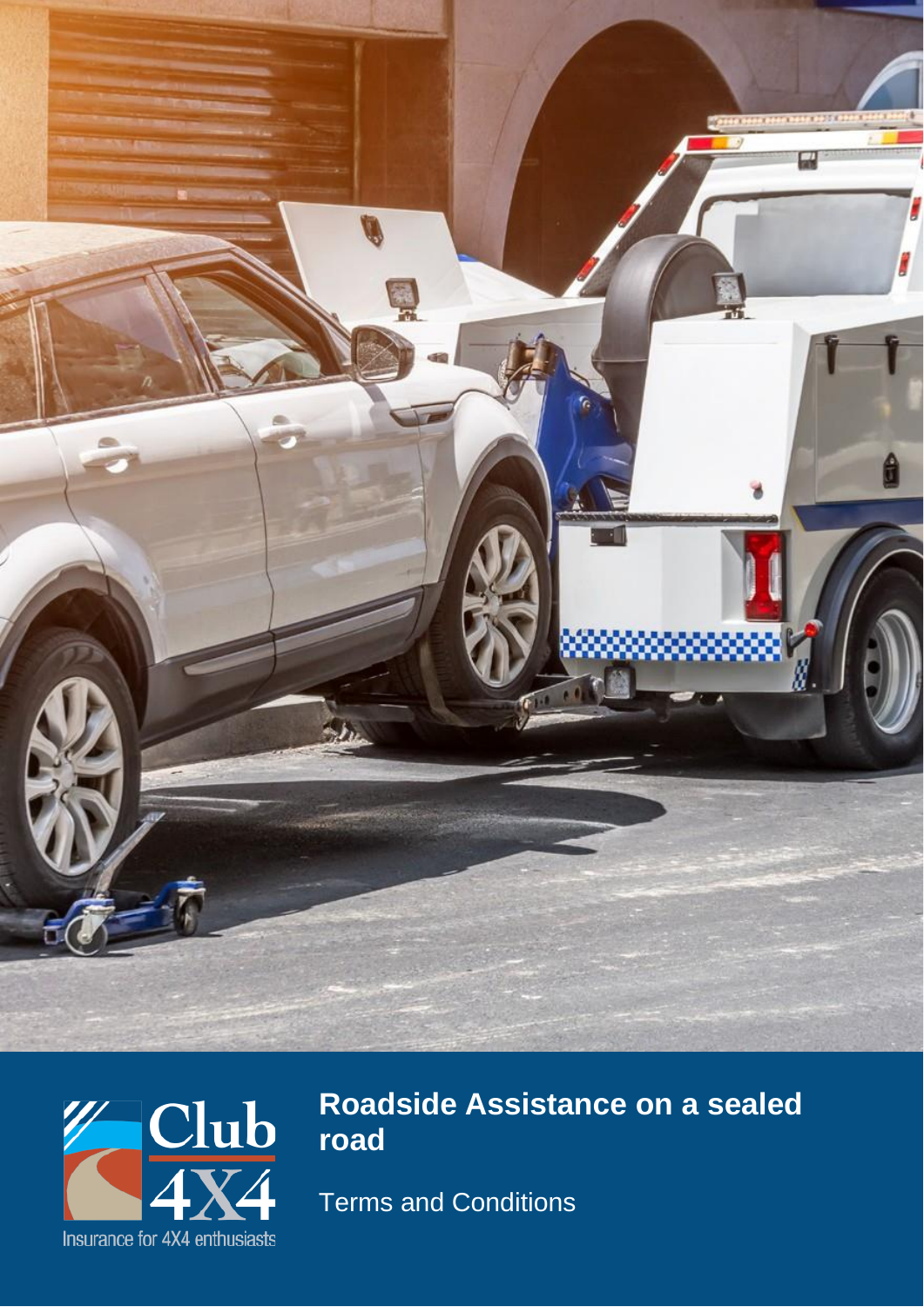### **CONTENTS**

This brochure explains the terms and conditions of our roadside assistance on a sealed road cover, which is available for purchase as an optional extra with our Club 4X4 Comprehensive 4x4 Insurance policy. This information supplements the outline provided in the relevantClub 4X4 Insurance Product Disclosure Statements (PDS) under "Optional extras".

Unless otherwise specified, a term defined in the PDS has the same meaning as in the PDS.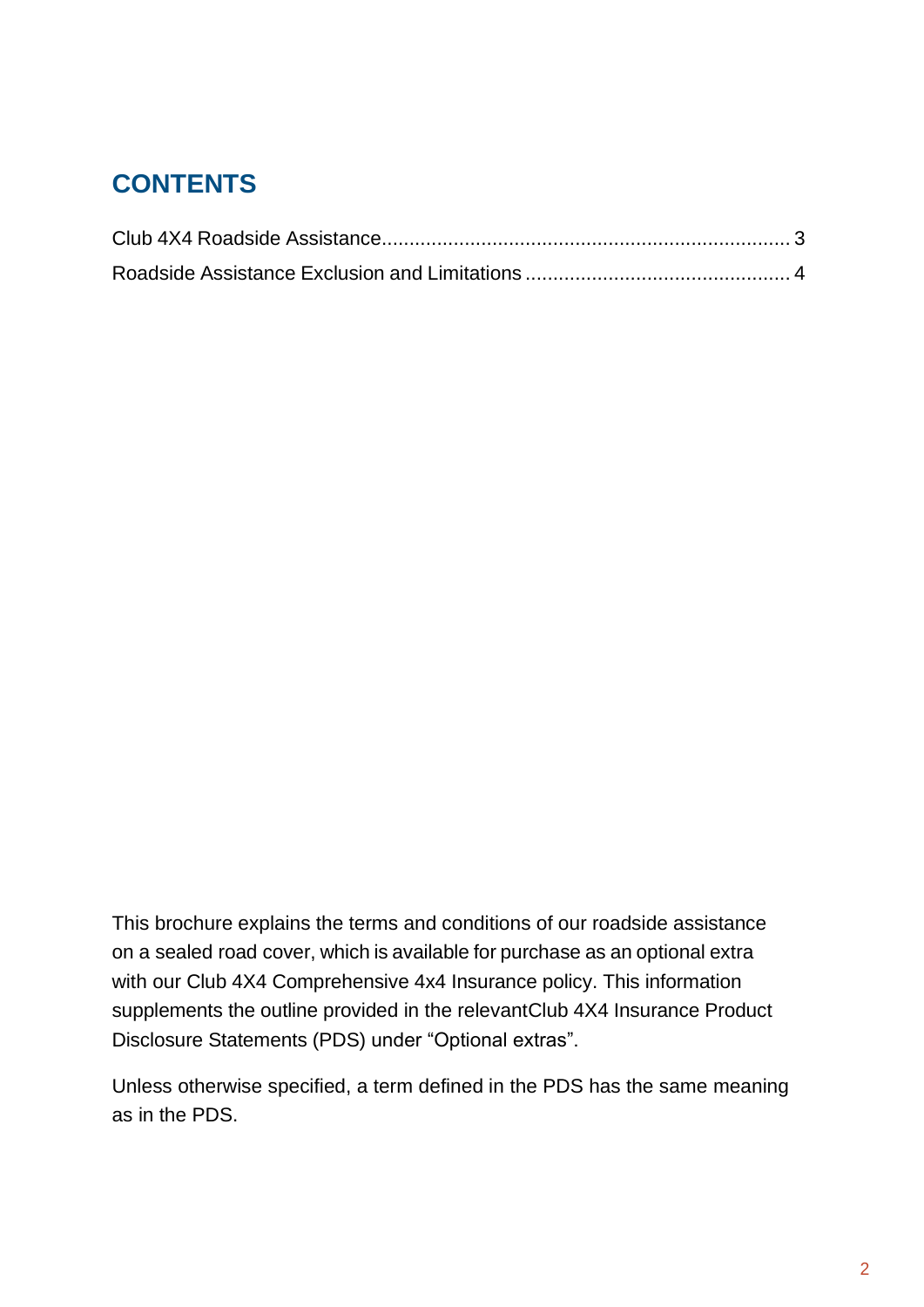## **Club 4X4 Roadside Assistance**

#### **Weight Limits**

Club 4X4 Roadside Assistance covers vehicles up to 3.5T GVM and 6m total in length.

#### **Areas Covered**

Club 4X4 Roadside Assistance covers your vehicle insured under the Club 4x4 4WD Insurance on sealed roads Australia Wide, 24 hours per day, 365 days per year. The relevant Club 4WD PDS defines a sealed road as a tarred, publicly accessible road.

#### **Benefits Available**

**Flat Battery Jump Start** – Assistance to come out and jump start your vehicle to get you on your way again. We do not cover the cost of a replacement battery.

**Flat Tyre change** – Assistance to fit your roadworthy spare wheel that you own.

**Locked/Lost Keys** – A contribution of up to \$77.00 for the cost of unlocking your vehicle if you lock your keys in the car or lose them (but not stolen). Excludes key cutting or replacement services.

**Out of fuel** – Collection and delivery of fuel to you if you run out of fuel (up to 5L supplied at the driver's cost) to allow you to reach the nearest petrol station.

**Towing** – Up to 50km towing free of charge in the case of a breakdown which can't be rectified on the side of the road. Towing is to the nearest service centre or mechanical repair facility and additional kms over the free allowance will be charged at industry rates.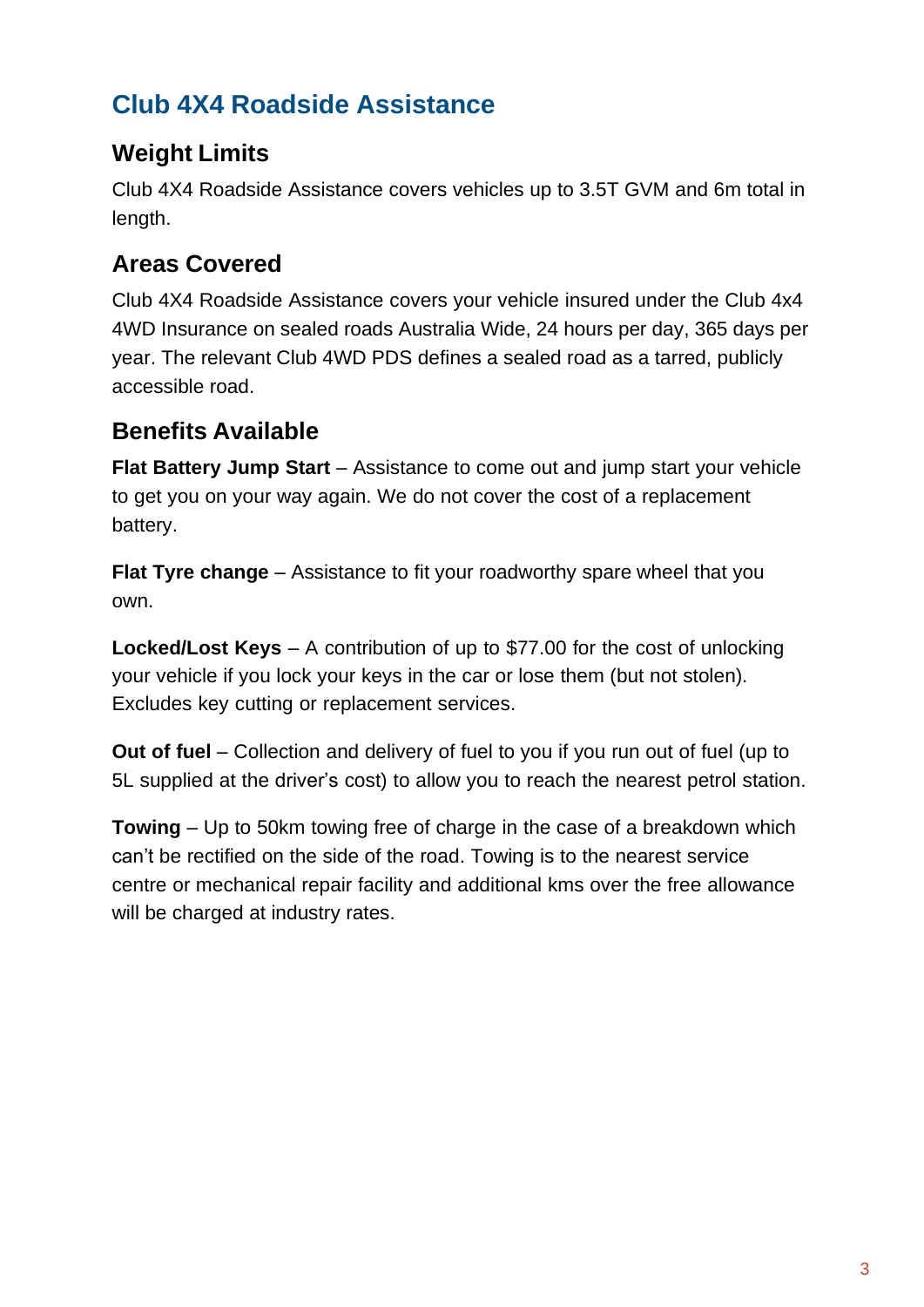### **Roadside Assistance Exclusions and Limitations**

#### **Service can be refused, or excess charges may apply in the following situations:**

- Unregistered vehicles, trucks, buses, vehicles used for hire or reward including, but not limited to taxis, limousines, chauffeured vehicles and rental/loan cars.
- •Vehicles that require specialist or heavy equipment for removal, extraction from multi-storey or underground car parks, are bogged or are not within easy reach of a public road.
- •Vehicles which have been involved in an accident/collision or have sustained damage due to impact, malicious or criminal damage (vehicles involved in a claimable event) under other covers of the Club 4x4 4WD insurance.
- Vehicles that are already at a service centre or repair facility.
- Heavy vehicles, trucks and equipment over 3.5t gross weight and 6m in total length.
- Ferry/barge costs, freight costs, including tolls and sea crossings.
- •Australia Wide Assist will not be liable for increased/additional costs and expenses because of a breakdown in a remote location.
- •Service may be refused for unregistered vehicles and vehicles that are not roadworthy or that have been modified from manufacturers specifications i.e. excessively lowered and modified for racing.
- Repeated/excessive call outs due to driver related faults, vehicle neglect or abuse, as reasonably determined by AWA or its contractor, including preexisting faults and faults/breakdowns caused by a non-authorized repairer.
- •Australia Wide Assist at its discretion may refuse service or suspend/cancel a driver's membership if they are deemed abusive, threatening or violent towards Australia Wide Assist staff or its contractors or attempts to receive service by deception.
- •In the event that a driver requests their vehicle be broken into, whether to recover key s/belongings, Australia Wide Assist or its contractors will not accept responsibility or liability for damage that may occur as a result.
- •There may be instances, in remote/rural areas, where a provider is not available to assist with a breakdown or roadside assist request. In these rare instances the driver will be required to arrange their own rescue at their own cost.